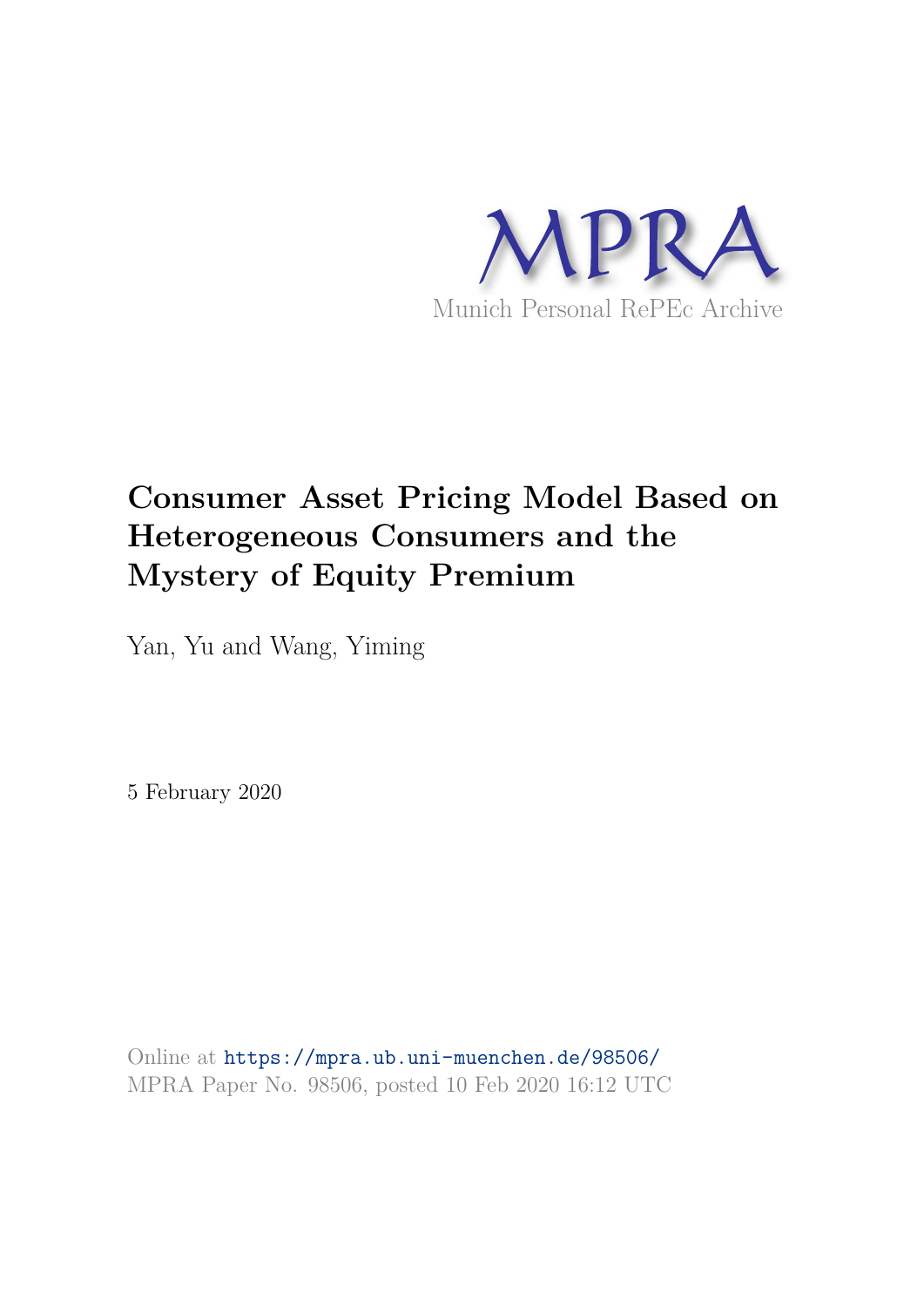# Consumer Asset Pricing Model Based on Heterogeneous Consumers and the Mystery of Equity Premium

#### **abstract**

As one of the core models of finance, the consumer capital asset pricing model (CCAPM) has produced the puzzle of equity premium. In order to explain this problem and get a more realistic pricing formula, this paper uses constant absolute risk aversion coefficient (Cara) utility function and introduces heterogeneous consumers to improve the original model, and finally gets a more effective form and there is no original puzzle in this form. At the end of the article, the American data are used to verify the results. The regression results support this model very well.

### **1 Introduction**

### **1.1 Foreword**

In the research process of modern finance, how to establish a reasonable asset pricing model has been a core problem that has not been completely solved. Capital asset pricing model (CAPM) is a classical model which is widely recognized and questioned, but it focuses more on the variance of return rate and asset value volatility, which is not completely compatible with the traditional economic theory. There are many proven schemes of CAPM through the classical economic framework in succession, but no matter from the macro level or from the macro level There are many defects in microcosmic. As an asset pricing model, consumption based capital asset pricing model (CCAPM) is also a macro-economic model widely concerned. The derivation method is completely from the classical economic framework. The assumption is clear and only two kinds of assets, market assets and risk-free assets, being considered. The conclusion is very simple and beautiful. After the classic CCAPM was put forward, a classic problem came into being, that is, the puzzle of equity premium. That is to say, the expected value of equity return can be explained by the variance of risk-free return and consumption fluctuation after being solved. However, the required risk aversion coefficient is much higher than the coefficient obtained in microeconomic experiment when the parameter is introduced. The emergence of this problem has caused extensive discussion. A natural thought is whether there is deviation in the basic setting of the model.

In fact, there are some problems in CCAPM's assumption based on CRRA utility function

The first point is that the relative risk aversion coefficient of CRRA utility function at any point is a constant, which is a strong assumption.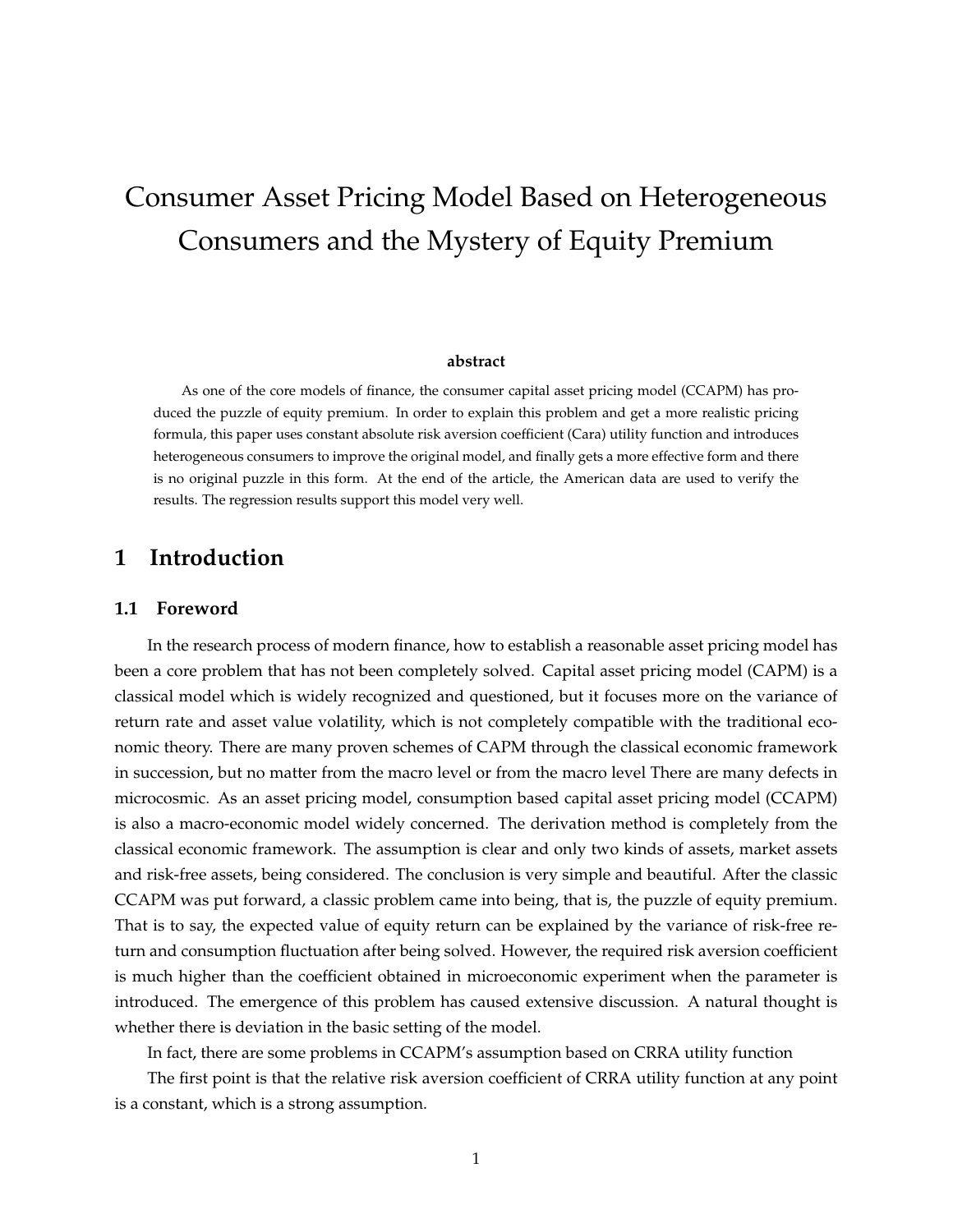From the reality, it can be seen that people's risk aversion in the face of different costs of investment is not the same. For example, if a young man works in a front-line City, if his investment decision wealth is the remaining tens of dollar per month, his investment decision is often to buy several lottery tickets to see if he can get excess return, but if his investment decision-making is the remaining several thousand dollar, he may choose assets with certain risks, such as stocks or funds, in order to change his life. And if the wealth of decision-making is larger, such as inheriting a multibillion dollar legacy, most ordinary people will choose to put the property in the bank for saving or buying national debt. Then they can get some interest every month and live a luxurious life.

The second point is that the financial market is complete and representative consumer is used, which is obviously not suitable in reality.

Thirdly, in the traditional model, representative consumer is used, and the utility function hypothesis of representative consumers is highly technical. In order to take care of the applicability of total consumption, when using representative consumer, we are often unable to choose the utility function freely, and have to use CRRA utility function, which will leads to the first problem.

And one of these problems is simply reflected in the micro experiment with relatively obvious results

Ask the same person the following two questions:

Question a: Be sure to get 100 yuan. The probability of 30 %is 10000 yuan, and the probability of 70 %is 0 yuan.

Question b: We must get 1 billion yuan. The probability of 30 %is 100 billion yuan, and the probability of 70 %is 0 yuan.

It is believed that most people will choose the latter in question a, which is determined by the form of utility function, and most people are risk averse. But for the second question, it is easy to see most people who are not super rich will choose to get a billion yuan. This simple small experiment shows that when people face different amounts of money, they will show different risk preferences. Generally, it is speculated that risk aversion will increase with the increase of money.

In the classical model, it is always assumed that the relative risk aversion coefficient is constant, that is, (where urepresents utility function, Crepresents consumption, and *gammarepresents relative* risk aversion coefficient):

$$
-c\frac{u'(c)}{u''(c)} = \gamma;
$$

The CRRA utility function satisfies this property:

$$
u(c) = \frac{c^{(\gamma - 1)} - 1}{\gamma - 1}.
$$

In reality, CRRA utility function shows that consumers at different asset levels have the same expectation and variance of return, which is obviously inconsistent with the above simple micro experimental results.

In order to deal with the addition problem of non representative consumers, the main conclusion of this paper is based on the fact that the relative risk aversion coefficient is increasing and the utility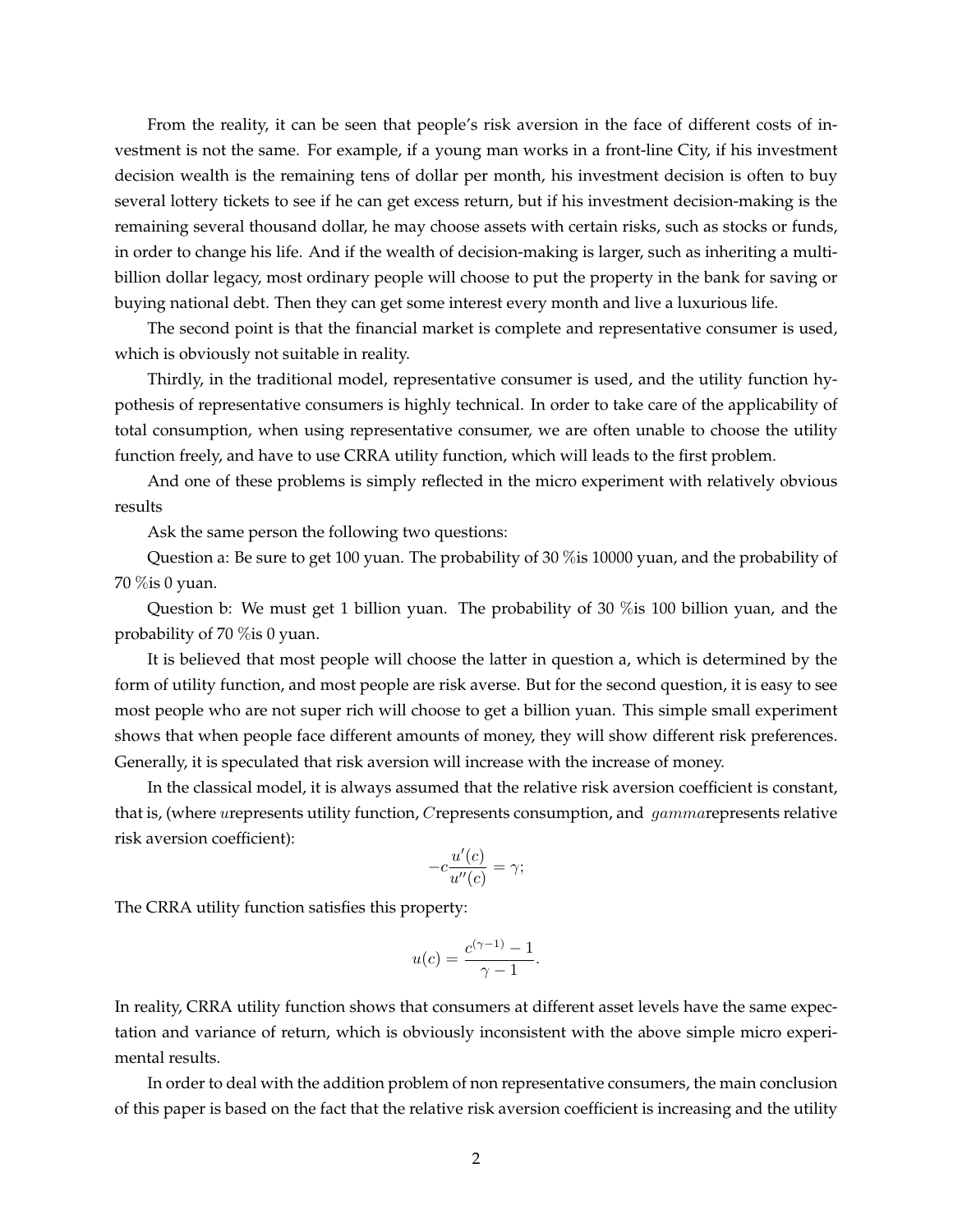function is set as follows:

$$
-c\frac{u'(c)}{u''(c)} = c\alpha;
$$

The CARA utility function satisfies this relation:

$$
u(c) = -e^{-\alpha c}.
$$

What the CARA utility function shows is that consumers of different asset levels have the same expectation and variance for the same small consumption amount (in the neighborhood where Taylor formula performs well), that is, consumers of CARA utility function type should have the same response to gambling games of several cents regardless of their income, but their attitude towards the rate of return affecting the overall asset is not very good same.

At the same time, since we set the utility function like this, it is obviously not appropriate to use the representative consumer when considering the risk, so we can only use the heterogeneous consumers to describe this problem.

It is found that the equity premium, that is, the logarithmic return of risk assets minus the logarithmic return of risk-free assets, is a linear expression of the average consumption of the current period (in the formula, Rtrepresents the gross return of risk assets,  $RF$ , trepresents the gross return of risk-free assets,  $hatC_t$ represents the average consumption of the T period,  $\alpha$ represents the absolute risk aversion in the utility function Coefficient, sigmais the standard deviation of total consumption growth rate):

$$
\ln E_t R_t - \ln E_t R_{f,t} = \hat{c}_t \alpha \sigma^2
$$

The classic CCAPM just ignored the influence of this aspect.

At the end of the theoretical model, we use the Standard Poor's and one-year treasury bond interest rate regression, and find that the regression results support our conclusion to some extent.

However, from the perspective of model robustness, our formal assumption of utility function is a little too strict, which is likely to have a huge impact on our final results. A very intuitive idea is that even if average consumption really has an impact on equity premium, it may not be a simple linear impact, but there may be various impact ways, and the impact ways may depend on different utility functions of different people. Therefore, from the empirical point of view, this paper uses the support vector regression machine, a nonlinear regression machine learning algorithm, to compare the previous linear regression, and finds that at least we have reason to think that the impact of average consumption on equity premium should be positive.

### **1.2 Literature Review**

Mehra and Prescott (1985) pointed out in [10] that there is a very serious problem in the formula of risk asset premium, that is, to explain the part of the return on risk asset which is higher than the risk-free return, the relative risk aversion coefficient of investors is much higher than the micro experimental results, which is called the puzzle of equity premium.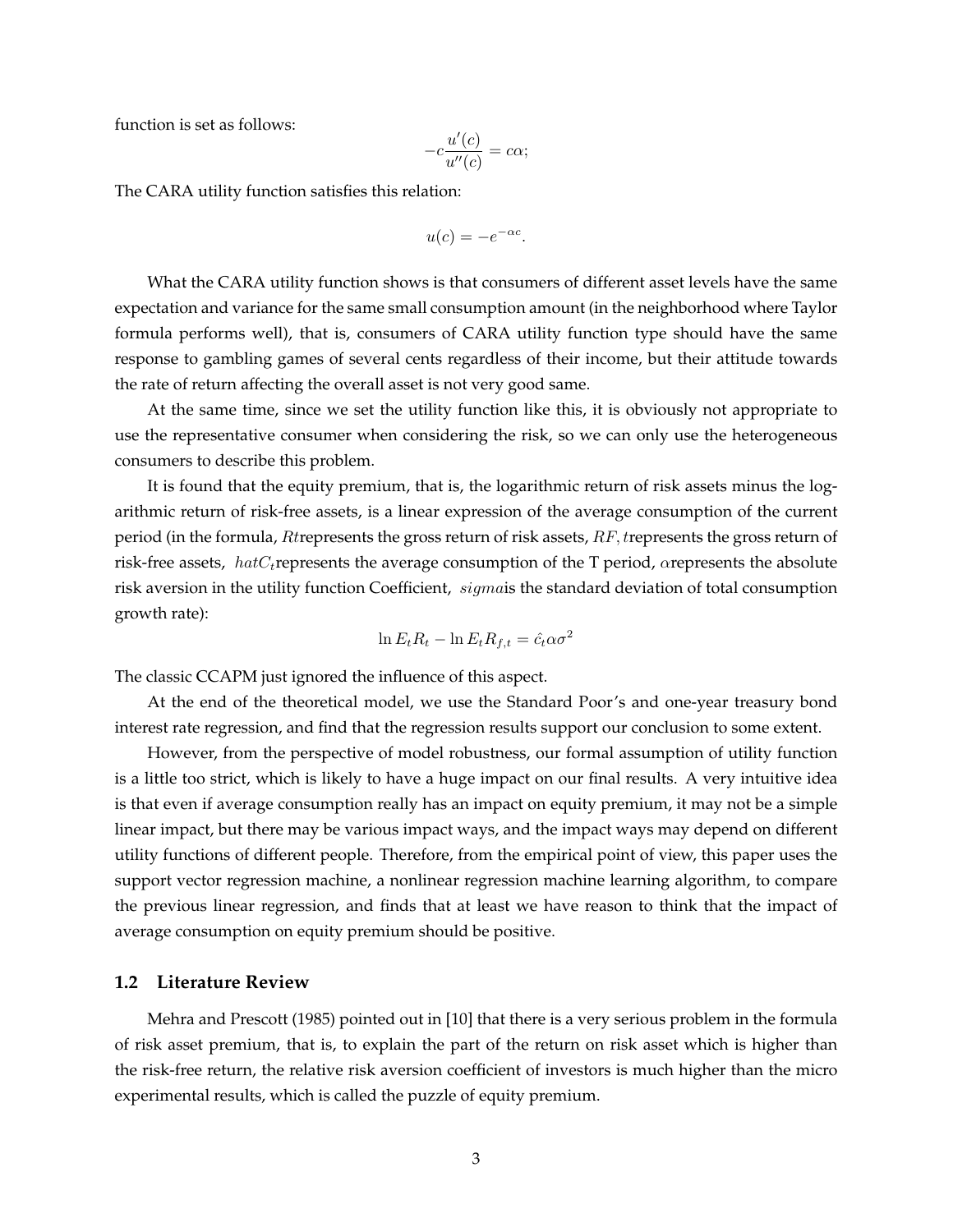The puzzle in the consumption based asset pricing model has aroused a lot of scholars' research interest. Campbell (2002) [3] uses the data of securities markets in the United States, the United Kingdom, Australia and other countries for nearly 30 years to test the classic CRRA utility function. It is found that the puzzle holds in different degrees in these countries, that is, there are higher excess returns, which means that there are higher excess returns. In other words, the estimated value of the relative risk aversion coefficient is far beyond the reasonable range, which shows that the puzzle of equity premium is a widespread problem in the global market and a market anomaly.

To solve this problem, scholars from different countries have made explanations through different schemes. Among them, the most concerned and accepted one is that the scheme is still based on rational investors as the basic assumption, using the way of changing market preference or changing market friction to explain this problem, such as [12] and [1]. This scheme can reduce the required level of investor risk aversion from the perspective of model structure.

Other scholars describe this problem through some new financial research theories, for example, irrational expectation, seeing [4]; behavioral finance, seeing [14], incomplete market, seeing [6]; heterogeneous consumer, seeing [5]. These papers consider the situation of non-traditional consumers, and use some special schemes in utility function, expectation, etc., which can relax the requirements of risk aversion.

From the empirical point of view, there are also many scholars who think that the puzzle of equity premium may arise because there is a certain bias in the selection of basic data. The empirical data in the literature ([12]) deduct quasi durable goods such as medicine, and the literature ([13]) only uses the consumption data of people who have invested in stocks. The literature ([11]) defines housing as an asset and consumer goods The literature ([8]) focuses on the high-income population, which makes the risk aversion coefficient of model demand decrease.

### **2 Model and Solution**

### **2.1 Classical Model and Conclusion**

In the classic CCAPM, we solve the following representative consumer problem (Crepresents consumption, qrepresents the price of risk assets, xrepresents the dividend of risk assets, Zrepresents the holding amount of risk assets, prepresents the price of risk-free assets, Brepresents the holding amount of risk-free assets):

$$
\max E_0 \sum_{t=0}^{\infty} \beta^t u(c_t)
$$
  
s.t.  $c_t + q_t z_t + p_t b_t \leq (q_t + x_t) z_{t-1} + b_{t-1}.$ 

Let

$$
u(c) = \frac{c^{(\gamma - 1)} - 1}{\gamma - 1}.
$$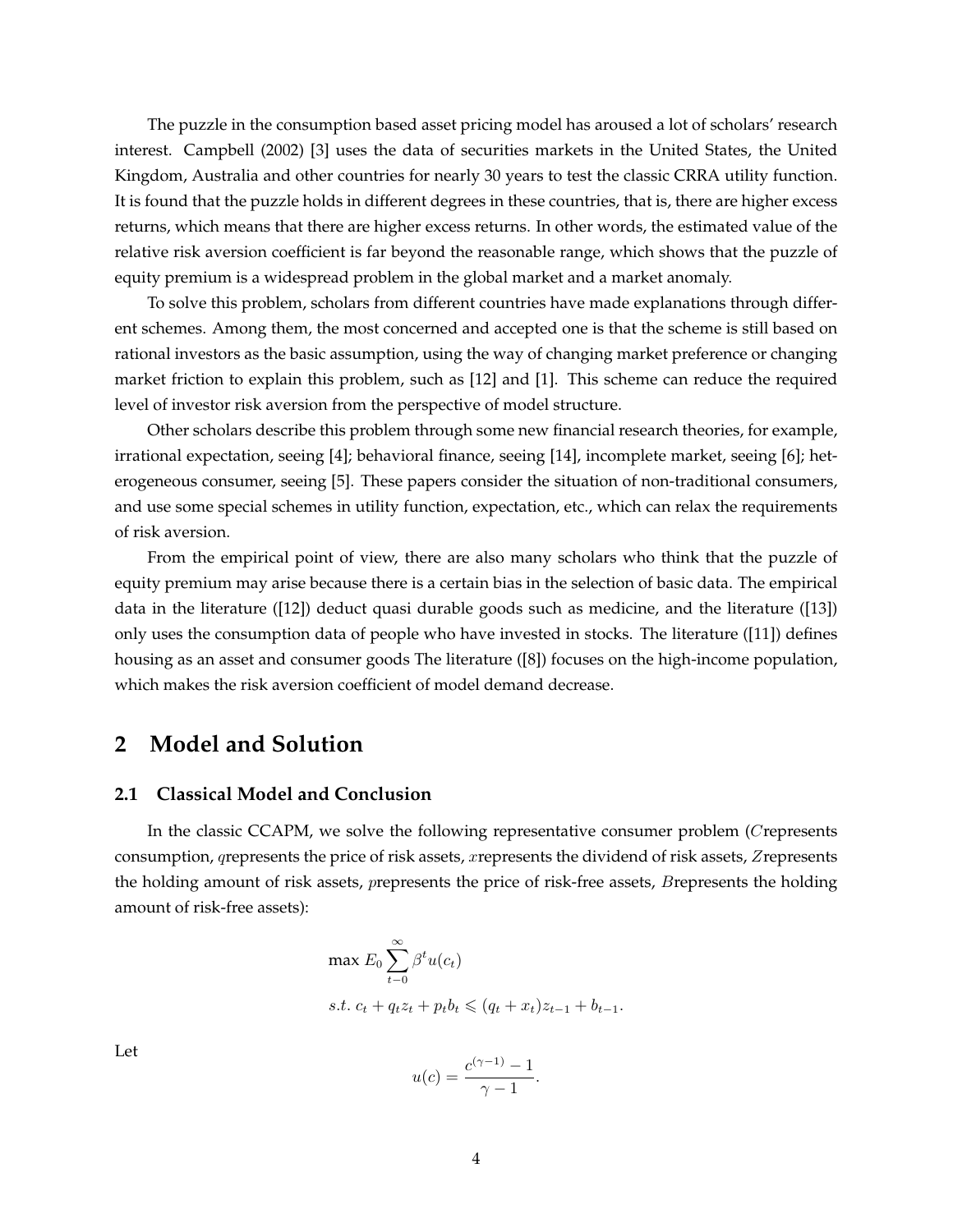Combined with some classical assumptions, we can get the following results:

$$
\ln E_t R_t - \ln E_t R_{f,t} = \gamma \sigma^2
$$

### **2.2 Hypothesis of This Model**

1. There will be a total of infinite trading periods from phase 0.

2. There are limited consumers.

3. Complete information. Consumers know the distribution of all assets in each period and the conditional distribution information in each period.

4. Every consumer is rational.

5. Consumers use the expected utility function with discount based on consumption.

6. The income of consumers only comes from the initial endowment and investment income.

7. Dividends shall be distributed before trading in each period.

8. The consumer is the receiver of the price.

9. All consumers have the same utility function, which is the constant absolute risk aversion coefficient utility function of CARA.

10. There is only one kind of risk assets and one kind of risk-free asset in the market.

### **2.3 Model Solution**

At first, we consider a two phases model:

$$
\max u_i(c_0^i) + E_0 \beta_i u_i(c_1^i)
$$
  
s.t.  $c_1^i \le R_f(w - qz^i + c_0^i) + x_1 z^i$ 

and

$$
u(c) = -e^{-\alpha c}.
$$

 $x_1$  is the total consumption of phase 1 and  $x_0$  is the total consumption of phase 1, and  $x_1$  is uncertanty.The results are as follows:

$$
E(\beta_i e^{-\alpha(c_1^i - c_0^i)} R_f) = 1
$$
  
\n
$$
E(\beta_i e^{-\alpha(c_1^i - c_0^i)} \frac{x_1}{q}) = 1
$$
  
\n
$$
E(\frac{x_1}{q} - R_f) = \frac{n}{\sum E(\beta_i e^{-\alpha(c_1^i - c_0^i)})} \alpha \hat{c}_0 \frac{x_0}{q} Var(\frac{x_1}{x_0})
$$

 $\frac{x_0}{q}$  is close to consumption-asset-ratio and this equation means that the relationship between equity premium and average consumption is linear.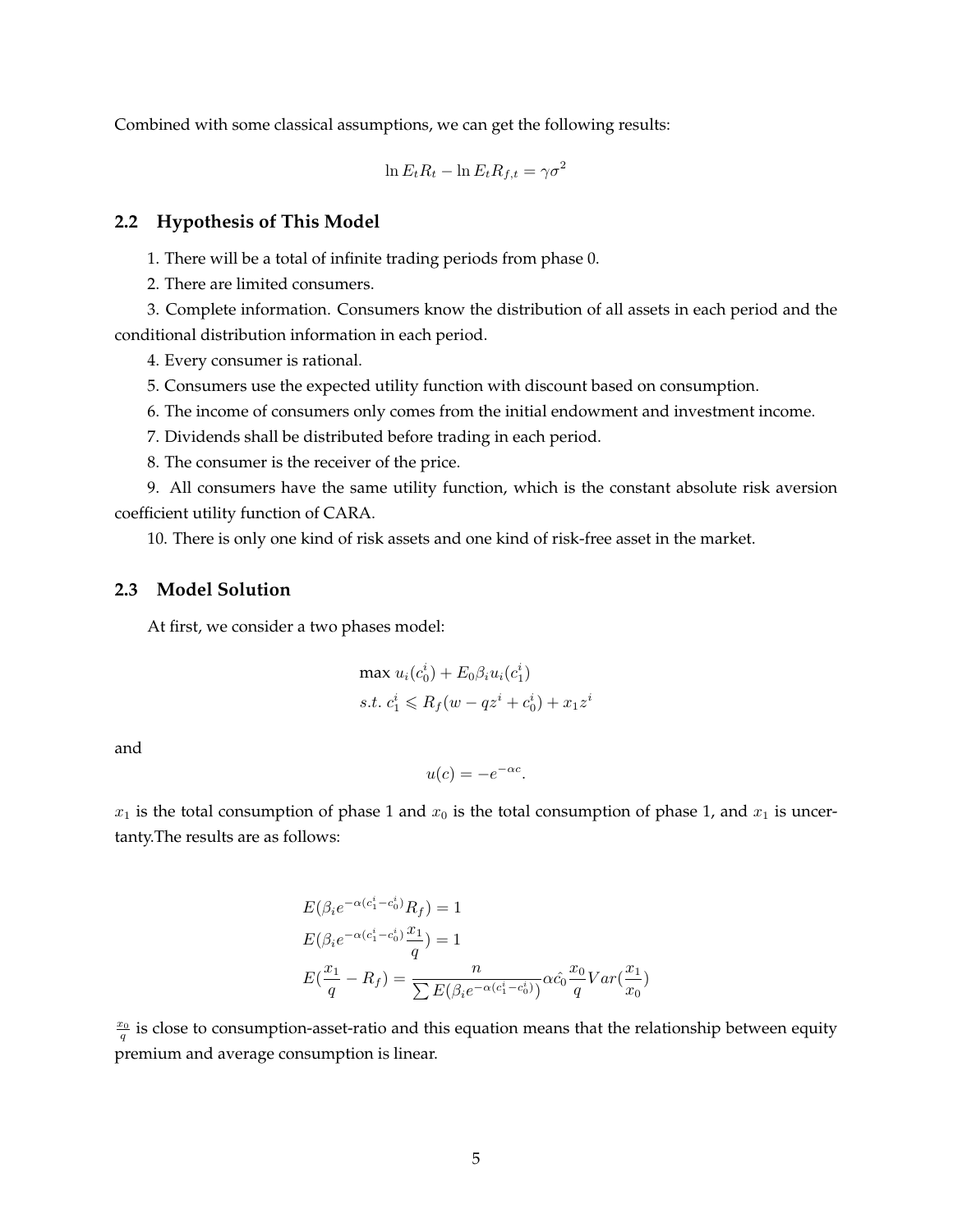$$
\max E_0 \sum_{t=0}^{\infty} (\beta^i)^t u_i(c_t)
$$
  
s.t.  $c_t + q_t z_t + p_t b_t \leq (q_t + x_t) z_{t-1} + b_{t-1}$ 

After the solution, we can get the following conclusions

$$
E_t(\beta^i \frac{u'_i(c_{t+1})}{u'_i(c_t)} \frac{q_{t+1} + x_{t+1}}{q_t}) = 1
$$
\n(2.1)

$$
E_t(\beta^i \frac{u'_i(c_{t+1})}{u'_i(c_t)} \frac{1}{p_t}) = 1
$$
\n(2.2)

It is assumed that the utility function is CARA utility function

$$
u(c) = -e^{-\alpha c}.
$$

After that, we can get a pricing formula:

$$
R_{f,t} = \frac{1}{\beta^i E_t (e^{\alpha(c_{t+1}^i - c_t^i)})}.
$$
\n(2.3)

**Here we assume that total consumption and individual consumption follow different random walks:**

$$
\lambda_t := \frac{c_{t+1} - c_t}{c_t} \sim N(\mu, \sigma^2). \tag{2.4}
$$

$$
\frac{c_{t+1}^i - c_t^i}{c_t^i} \sim N(\mu^i, (\sigma^i)^2). \tag{2.5}
$$

From the above assumptions( $2.5$ ) and $(2.3)$ , we can get

$$
\ln E_t(R_{f,t}) = -\ln(\beta^i) + \mu^i \alpha c_t^i - \frac{1}{2} (\sigma^i)^2 \alpha^2 (c_t^i)^2 \tag{2.6}
$$

Next, consider risk assets. Let's first assume  $\frac{x_t}{q_t} = w$ , and then verify that wis a constant. Bring in fixed price(2.1), we have

$$
w=\frac{1-E_t(\beta^ie^{-\alpha(c_{t+1}^i-c_t^i)}\lambda_t)}{E_t(\beta^ie^{-\alpha(c_{t+1}^i-c_t^i)}\lambda_t)}
$$

To solute the model, **we assume** w **is a constant**. Next, let's use this formula to take back to the pricing formula(2.1)to get the result:

$$
E_t(R_t) = \frac{E_t(\lambda_t)}{E_t(\beta^i e^{-\alpha(c_{t+1}^i - c_t^i)} \lambda_t)};
$$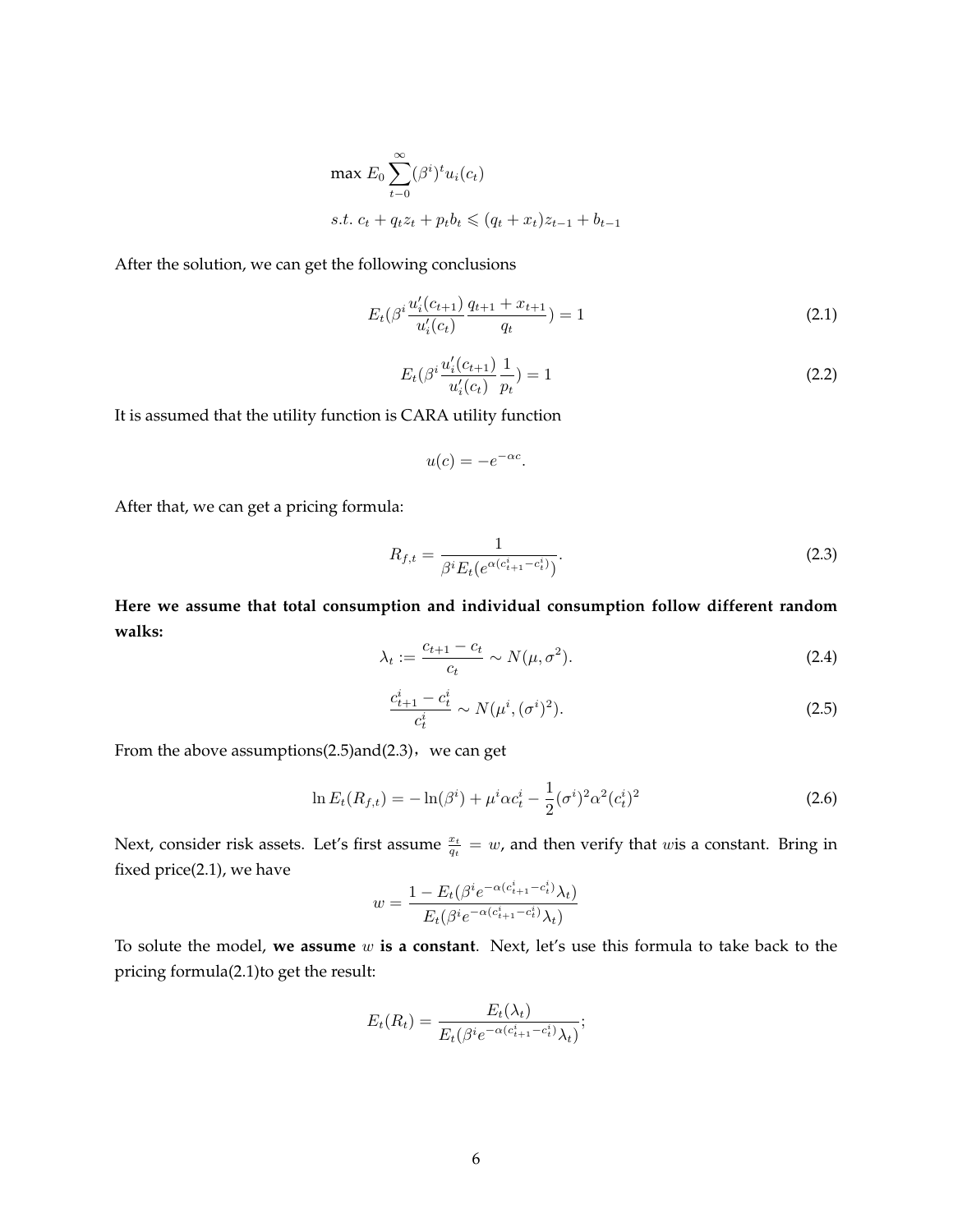then with approximate replacement  $\lambda_t \approx e^{(\lambda_t)}$ 

$$
\ln E_t(R_t) = -\ln(\beta^i) + \mu^i \alpha c_t^i - \frac{1}{2} (\sigma^i)^2 \alpha^2 (c_t^i)^2 + COV(c_t^i \alpha \mu_i, \lambda_t); \tag{2.7}
$$

From this formula, we can see some interesting conclusions (the individual is the recipient of the yield):

1. Because  $\mu$ is what people like, and  $\sigma$ is what people hate. If people can choose beta, the bigger beta, the better the growth.

2. Interestingly, there is a negative correlation between  $c_t^i$  and  $\mu^i.$ 

3. The choice between expectation and variance is linear.

Combining (2.6) and (2.7), we can get

$$
\ln E_t(R_t) - \ln E_t(R_{f,t}) = COV(c_t^i \alpha \mu_i, \lambda_t); \tag{2.8}
$$

Use an obvious property:  $\sum c_t^i \mu_i = c_t \mu$  and sum (2.8), we can get the final result

$$
\ln E_t(R_t) - \ln E_t(R_{f,t}) = \hat{c}_t \alpha \sigma^2; \tag{2.9}
$$

The difference between the above formula and the classic CCAPM is that  $\gamma$ is replaced by average consumption multiplied by  $\alpha$ , which is a good explanation for the puzzle of equity premium. This formula is fully verified in the following measurement.

## **3 Data Introduction and Empirical Results**

### **3.1 Data Introduction**

The data source of this paper is CEIC database.

|                          |                   |                              | 表 a:                    |                                                                                                                                                                                                              |                                                         |
|--------------------------|-------------------|------------------------------|-------------------------|--------------------------------------------------------------------------------------------------------------------------------------------------------------------------------------------------------------|---------------------------------------------------------|
|                          |                   |                              |                         | Index: SP: 500 Medium term treasury bond yield: fixed term: nominal: Ma: 10 years Population: residents and armed forces overseas Personal consumption expenditure (PCE): seasonally adjusted by annual rate | <b>GDP</b>                                              |
| region                   | U.S.A             | U.S.A                        | U.S.A                   | U.S.A                                                                                                                                                                                                        | U.S.A                                                   |
| time country             |                   |                              |                         |                                                                                                                                                                                                              |                                                         |
| frequency                | month             | month                        | month                   | month                                                                                                                                                                                                        | quarter                                                 |
| unit                     | 1941-1943-10      | annual interest rate%        | Thousands of people     | billion dollars                                                                                                                                                                                              | billion dollars                                         |
| data sources             | Standard & Poor's | <b>Federal Reserve Board</b> | <b>US Census Bureau</b> |                                                                                                                                                                                                              | Bureau of Economic Analysis Bureau of Economic Analysis |
| status                   | continue          | continue                     | continue                | continue                                                                                                                                                                                                     | continue                                                |
| mnemonic                 |                   |                              |                         |                                                                                                                                                                                                              |                                                         |
| function information     |                   |                              |                         |                                                                                                                                                                                                              |                                                         |
| first observation date   | 01/1976           | 04/1953                      | 01/1952                 | 01/1959                                                                                                                                                                                                      | 03/1947                                                 |
| last observation date    | 03/2019           | 03/2019                      | 03/2019                 | 01/2019                                                                                                                                                                                                      | 06/2019                                                 |
| series re-               |                   |                              |                         |                                                                                                                                                                                                              |                                                         |
| marks                    |                   |                              |                         |                                                                                                                                                                                                              |                                                         |
| can                      |                   |                              |                         |                                                                                                                                                                                                              |                                                         |
| average                  | 884.88            | 5,80769                      | 242396                  | 4715.95                                                                                                                                                                                                      | 1522.26                                                 |
| variance                 | 509468            | 8.12112                      | $2.5E + 09$             | $1.7E + 07$                                                                                                                                                                                                  | 2389844                                                 |
| standard deviation       | 713.77            | 2.84976                      | 49715.8                 | 4152.32                                                                                                                                                                                                      | 1545.91                                                 |
| skewness                 | 0.78908           | 0.89721                      | 0.10259                 | 0.68023                                                                                                                                                                                                      | 0.86979                                                 |
| kurtosis                 | $-0.11216$        | 0.5186                       | $-1.14833$              | $-0.85499$                                                                                                                                                                                                   | $-0.5485$                                               |
| coefficient of variation | 0.80663           | 0.49069                      | 0.2051                  | 0.88048                                                                                                                                                                                                      | 1.01554                                                 |
| minimum                  | 87.04             | 1.504                        | 156309                  | 306,091                                                                                                                                                                                                      | 58,497                                                  |
| maximum                  | 2913.98           | 15,3238                      | 328743                  | 14238.9                                                                                                                                                                                                      | 5360.92                                                 |
| median                   | 825.88            | 5,23835                      | 238679                  | 3483.75                                                                                                                                                                                                      | 884,735                                                 |
| number of observation    | 519               | 792                          | 807                     | 721                                                                                                                                                                                                          | 290                                                     |

### **3.2 Basic Regression**

This paper focuses on the empirical results of the conclusions in model 2, that is, the expected return of risk assets in the current period minus the risk-free return is linear with the current social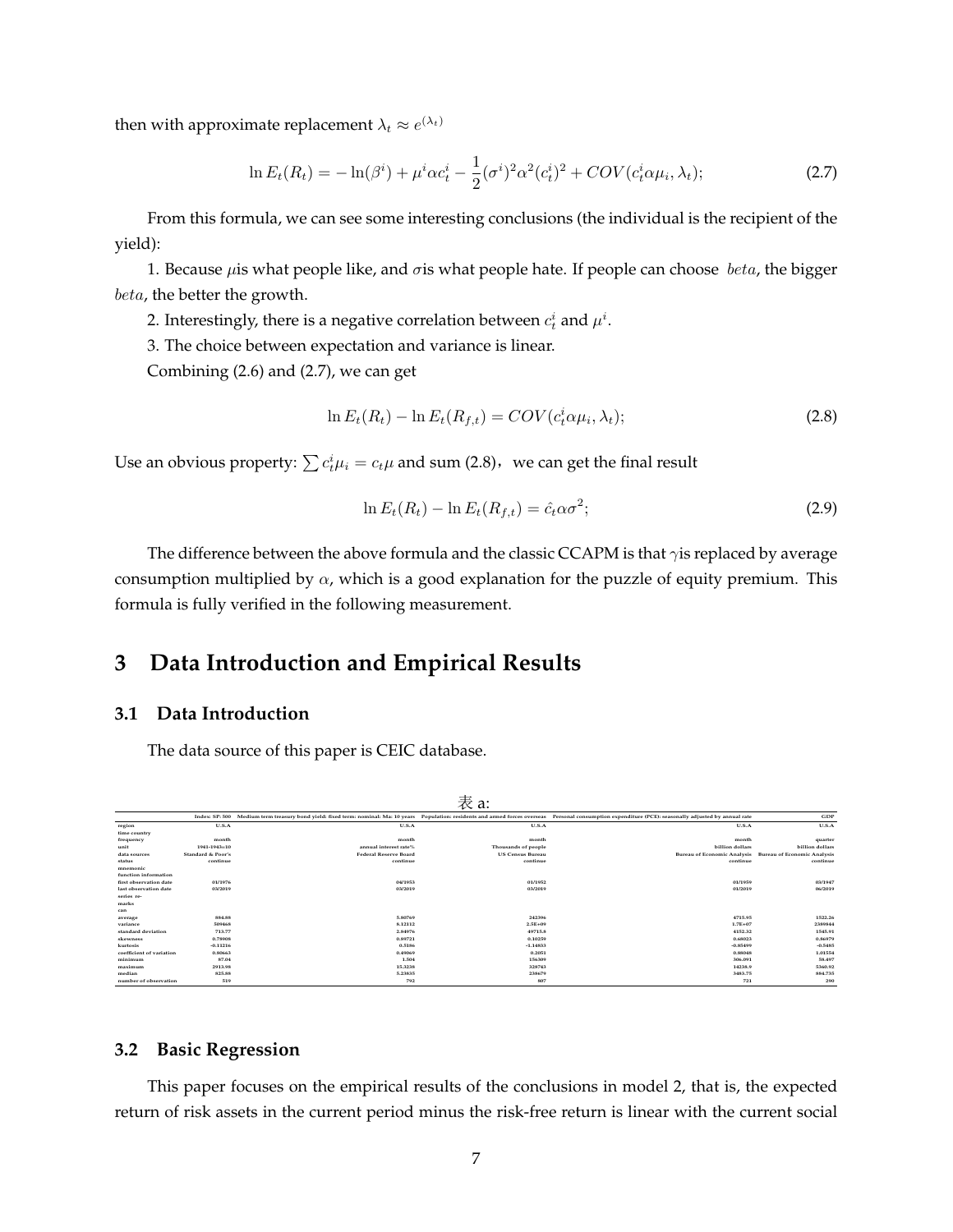|                          |                              | Depository institution: legal reserve ratio  Deposit institutions: monetary base: currency in circulation | balance of trade        | Report on business: Purchasing Manager Index Report on business: PMI: price index |                                        |
|--------------------------|------------------------------|-----------------------------------------------------------------------------------------------------------|-------------------------|-----------------------------------------------------------------------------------|----------------------------------------|
| region<br>time country   | U.S.A                        | U.S.A                                                                                                     | U.S.A                   | U.S.A                                                                             | U.S.A                                  |
| frequency                | month                        | month                                                                                                     | month                   | month                                                                             | month                                  |
| unit                     | million dollar               | million dollar                                                                                            | million dollar          | <b>NA</b>                                                                         | <b>NA</b>                              |
| data sources             | <b>Federal Reserve Board</b> | <b>Federal Reserve Board</b>                                                                              | <b>US Census Bureau</b> | <b>Institute for Supply Management</b>                                            | <b>Institute for Supply Management</b> |
| status                   | continue                     | continue                                                                                                  | continue                | continue                                                                          | continue                               |
| mnemonic                 |                              |                                                                                                           | US.TBAL.VA.USD-MN-M     |                                                                                   |                                        |
| function information     |                              |                                                                                                           |                         |                                                                                   |                                        |
| first observation date   | 02/1984                      | 01/1959                                                                                                   | 01/1989                 | 01/1948                                                                           | 01/1948                                |
| last observation date    | 09/2019                      | 09/2019                                                                                                   | 08/2019                 | 09/2019                                                                           | 09/2019                                |
| series re-               |                              |                                                                                                           |                         |                                                                                   |                                        |
| marks                    |                              |                                                                                                           |                         |                                                                                   |                                        |
| can                      |                              |                                                                                                           |                         |                                                                                   |                                        |
| mean                     | 35157.9                      | 448288                                                                                                    | $-41217.8$              | 52.9137                                                                           | 62.0732                                |
| variance                 | $1.2E + 09$                  | $2.2E + 11$                                                                                               | $5.8E + 0.8$            | 52,7509                                                                           | 222.698                                |
| standard deviation       | 34984.9                      | 463684                                                                                                    | 24171.2                 | 7.26298                                                                           | 14.9231                                |
| skewness                 | 1.5169                       | 1.16561                                                                                                   | 0.12143                 | $-0.30383$                                                                        | $-0.06319$                             |
| kurtosis                 | 1.16269                      | 0.3496                                                                                                    | $-1.41693$              | 0.76585                                                                           | $-0.49652$                             |
| coefficient of variation | 0.99508                      | 1.03434                                                                                                   | $-0.58642$              | 0.13726                                                                           | 0.24041                                |
| minimum                  | 3151                         | 31234                                                                                                     | -89097                  | 29.4                                                                              | 10.6                                   |
| maximum                  | 135103                       | 1762924                                                                                                   | $-1890$                 | 77.5                                                                              | 100                                    |
| median                   | 23350                        | 245627                                                                                                    | $-44491.5$              | 53.5                                                                              | 62.5                                   |
| number of observation    | 428                          | 729                                                                                                       | 368                     | 861                                                                               | 861                                    |

|                          |                                                                    |                                      | 表 c:                                                                                                          |                        |                                      |
|--------------------------|--------------------------------------------------------------------|--------------------------------------|---------------------------------------------------------------------------------------------------------------|------------------------|--------------------------------------|
|                          | Report on business: PMI: employment index retail of consumer goods |                                      | Index: Shanghai Stock Exchange: Composite Index Deposit interest rate: Deposit: fixed term: 1 year population |                        |                                      |
| region<br>time country   | U.S.A                                                              | China                                | China                                                                                                         | China                  | China                                |
| frequncy                 | month                                                              | month                                | month                                                                                                         | month                  | year                                 |
| unit                     | <b>NA</b>                                                          | billion yuan                         | 1990.12.19=100                                                                                                | annual interest rate%  | million persons                      |
| data sources             | <b>Institute for Supply Management</b>                             | <b>National Bureau of Statistics</b> | Shanghai Stock Exchange                                                                                       | People's Bank of China | <b>National Bureau of Statistics</b> |
| status                   | continue                                                           | continue                             | continue                                                                                                      | continue               | continue                             |
| mnemonic                 |                                                                    |                                      |                                                                                                               |                        |                                      |
| function information     |                                                                    |                                      |                                                                                                               |                        |                                      |
| first observation date   | 01/1948                                                            | 01/1990                              | 12/1990                                                                                                       | 09/1988                | 12/1949                              |
| last observation date    | 09/2019                                                            | 10/2019                              | 11/2019                                                                                                       | 11/2019                | 12/2018                              |
| series re-               |                                                                    |                                      |                                                                                                               |                        |                                      |
| marks                    |                                                                    |                                      |                                                                                                               |                        |                                      |
| can                      |                                                                    |                                      |                                                                                                               |                        |                                      |
| mean                     | 50.0301                                                            | 943.219                              | 1948.85                                                                                                       | 4.53992                | 1012.57                              |
| variance                 | 57,6939                                                            | 1008562                              | 1130286                                                                                                       | 11,0843                | 76149.2                              |
| standard deviation       | 7.59565                                                            | 1004.27                              | 1063.15                                                                                                       | 3.32931                | 275.951                              |
| skewness                 | $-0.39827$                                                         | 1.2034                               | 0.60404                                                                                                       | 0.97441                | $-0.22925$                           |
| kurtosis                 | 0.54762                                                            | 0.19161                              | 0.37823                                                                                                       | $-0.59696$             | $-1.36718$                           |
| coefficient of variation | 0.15182                                                            | 1.06473                              | 0.54553                                                                                                       | 0.73334                | 0.27253                              |
| minimum                  |                                                                    | 27.2<br>55.43                        | 113.94                                                                                                        | 1.5                    | 541.67                               |
| maximum                  |                                                                    | 73.7<br>3810.43                      | 5954.77                                                                                                       | 11.34                  | 1395.38                              |
| median                   |                                                                    | 51.1<br>436.825                      | 1810.52                                                                                                       | з                      | 1036.83                              |
| number of observation    |                                                                    | 861<br>342                           | 348                                                                                                           | 375                    | 70                                   |

average consumption. The return on risk assets is the standard Poor's 500 index, and the risk-free yield is the US 10-year Treasury bond interest rate. In particular, the average consumption has been converted to US dollars per person at this time.

The first regression is to use the simplest OLS. In the second regression, the general method of macro research is to logarithm the independent variable and the dependent variable, but because there is only one independent variable in our model, if the conclusion of the model is established, the coefficient of logarithm and regression should be 1, so this regression also tests the establishment of the model, such as If the coefficient of regression is not 1, then there are two possibilities: one is that there are some problems in model setting itself, and the relationship may not be linear; the other is that there may be missing variables in the process of regression, which is also the problem of model setting.

In addition to the above two kinds of regression, the time series often has its own heteroscedasticity. After the above two regression, the stationarity test of the time series is carried out after the regression. But the test result is not 100% reliable, so we use FGLS to recalculate the above two regression.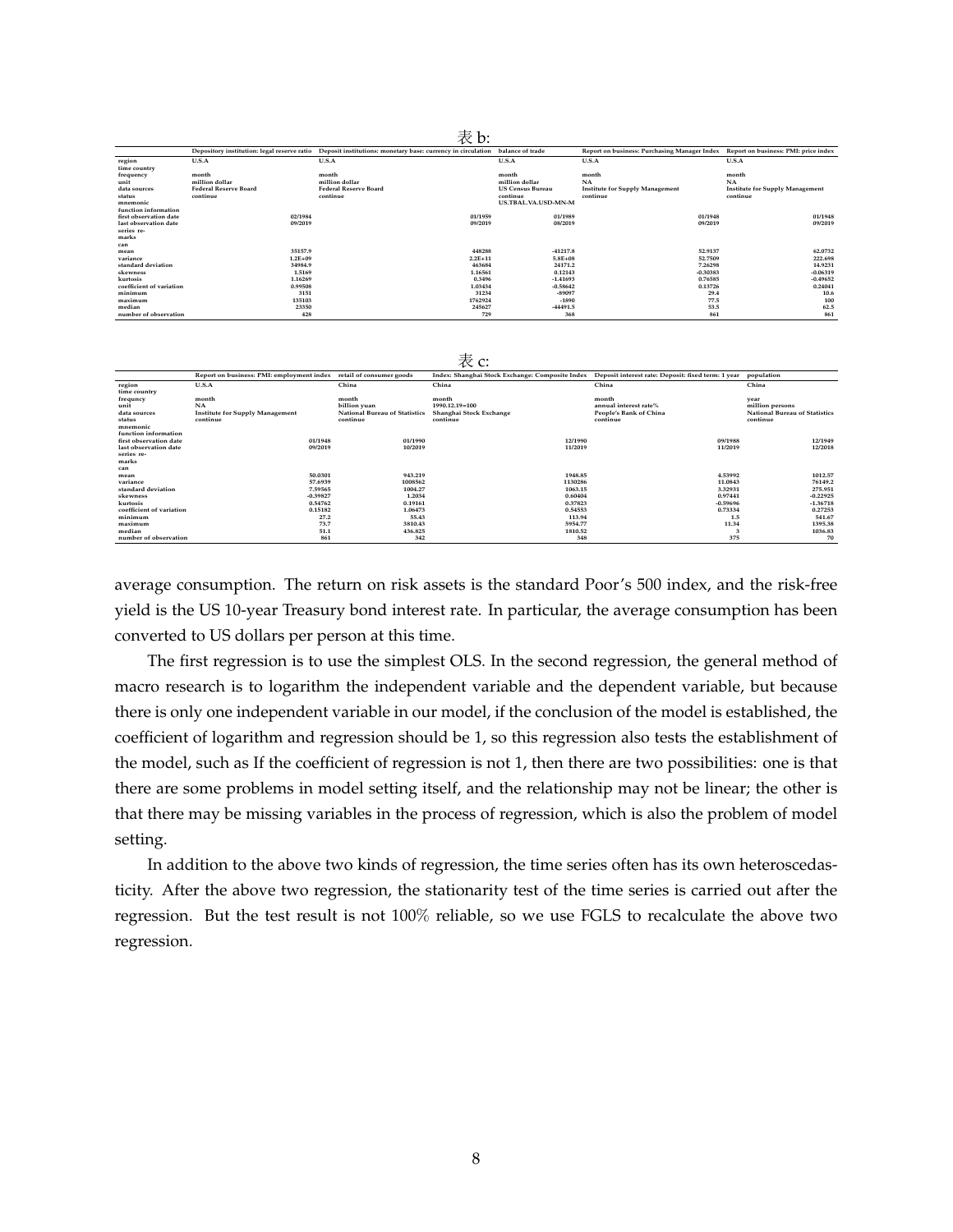|                                        | $\sim$ $\sim$ $\sim$ $\sim$ |                                                                                    |                         |                                                                         |  |  |
|----------------------------------------|-----------------------------|------------------------------------------------------------------------------------|-------------------------|-------------------------------------------------------------------------|--|--|
|                                        |                             | Yield difference Logarithm of yield difference (logarithm of independent variable) | Yield difference (fgls) | Logarithm of yield difference (logarithm of independent variable, fgls) |  |  |
| average consumption                    | 2.6296E-7***                | $0.0561***$                                                                        | 1.1025E-7***            | $0.0315***$                                                             |  |  |
|                                        | 4.8763E-08                  | 9.6695E-03                                                                         | 1.9349E-07              | 3.9181E-02                                                              |  |  |
| constant                               | $-1.9367E - 02$             | -2.5979E-01                                                                        | $0.0165***$             | 3.9726E-02                                                              |  |  |
|                                        | 1.3696E-02                  | 1.1861E-01                                                                         | 5.5482E-02              | 4.8038E-01                                                              |  |  |
| R-squared                              | 0.0642                      | 0.0734                                                                             | 0.0642                  | 0.0734                                                                  |  |  |
| adftest                                | (stable)                    |                                                                                    |                         |                                                                         |  |  |
| *** $p<0.01$ , ** $p<0.05$ , * $p<0.1$ |                             |                                                                                    |                         |                                                                         |  |  |

 $\overline{\mathcal{R}}$  d: ols and gls

In the model, we can see that the coefficient of risk return of risk assets that we are most concerned about is indeed positive with respect to the average value of consumption, which shows that the formula we get has certain significance. For the OLS regression model without FGLS, we can also see that the time sequence test of residual is indeed stable, and it is more satisfactory that the constant term does not reject the hypothesis of 0, which is more suitable for our model Type is a very favorable support, but the coefficient of constant term is significant after considering FGLS, which makes us still have certain uncertainty.

However, it can be seen that for log regression, the coefficients are far less than 1, 1 is far beyond the confidence interval, that is to say, there are probably nonlinear factors in the model. Now, the possible problems are listed as follows:

First, list the possible data problems:

1. SP 500 can't well represent all the risk assets in the whole market, as well as a large number of bonds, real estate and other stocks.

2. It is assumed in the model that the consumers in this period are homogeneous, but in the century of the 20th century, many profound changes have taken place.

From the perspective of politics and international relations, in this century, there have been two world wars, which have experienced the opposition and impact between socialism and capitalism. After the 1950s, the cold war between the United States and the Soviet Union has also greatly affected the society. In war time and non war time, people's view of risk is very different.

From the perspective of science and technology, the 20th century is also a century of changeable situation. At the beginning of the 20th century, it was just entering the era of electrification, but by the end of the 20th century, it had entered the era of Internet information. From the perspective of the early twentieth century, classical physics tends to achieve great success, and social change is relatively stable and slow. At the end of the twentieth century, human beings have made tremendous changes in science and technology in the past 100 years, and scientific and technological innovation is emerging in an endless stream, and the speed of scientific and technological progress is far faster than that of the past era. Moore's law of computer, the computing speed of computer will double every few years, this kind of progress speed is far unimaginable in the past, which will also lead to the profound change of human utility function.

All of these indicate that the regression coefficient in our model is time-varying and can not be obtained by simple estimation.

3. There may be a problem of non-linear term, that is, the relationship between risk return and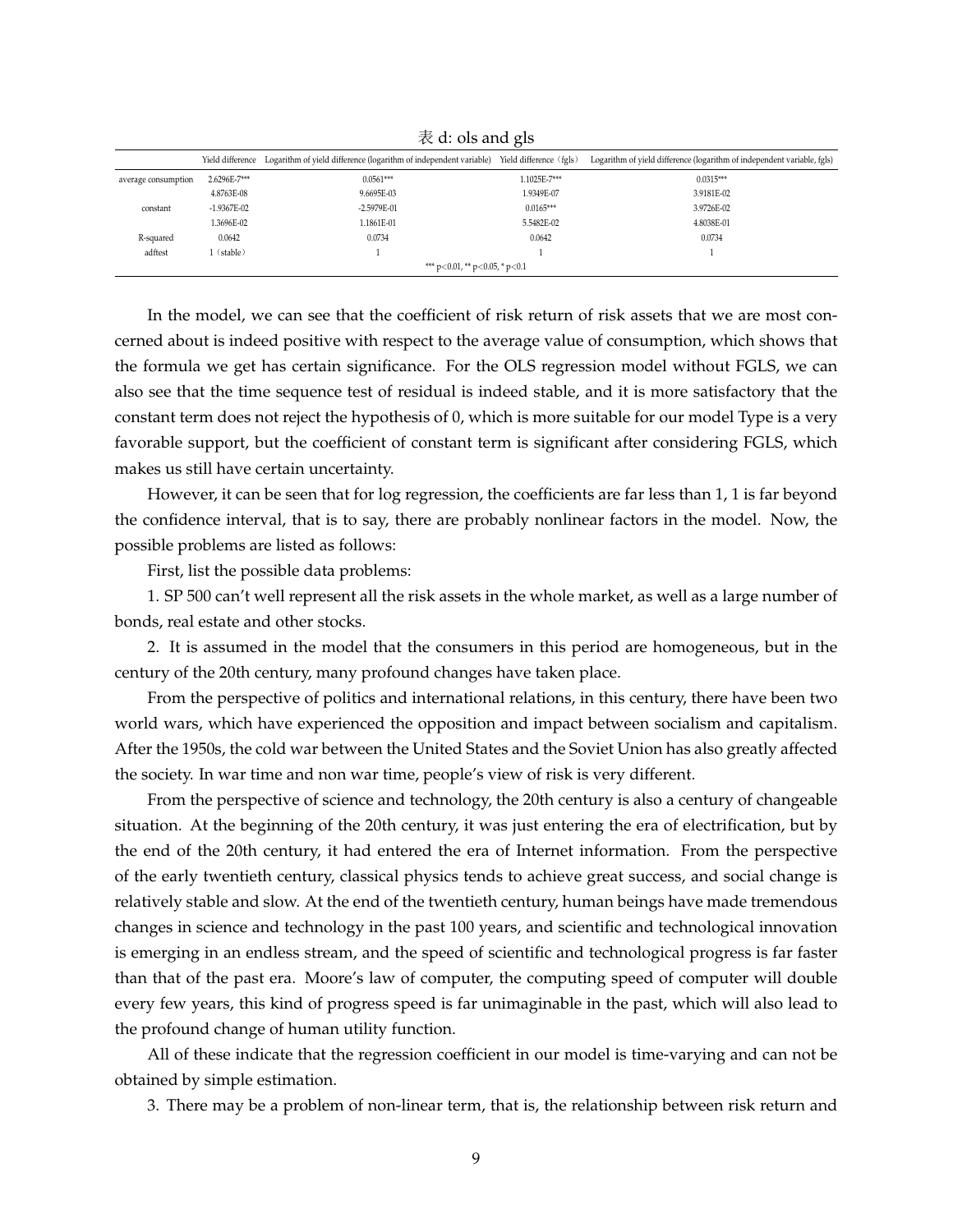average consumption is not linear, so we consider the possible error of regression method, we use support vector regression to regression the model.

#### **3.3 Mechanism Analysis and Test**

In this paper, we mainly choose the stock index data as the representative of risk assets to replace the risk asset market portfolio in the model. In reality, the price is not as discrete as we set in the model (in fact, in the matching of the model and the real data, the model needs to change the price once a year, which still has a big gap with the reality). In fact, such setting also leads to many problems in the regression. After all, generally speaking, for risky assets such as stocks, the rate of return is higher than the risk-free rate of return (unlike the risk-free rate of return such as insurance, the stock market is generally Pro cyclical with respect to the economic situation), and the daily fluctuations will make the data we collect appear not small biases. We can often see that the return of the stock index in a certain year is lower than the risk-free rate of return in that year, in fact, this situation is not rare.

From the micro point of view, everyone's consumption actually happens. Even when it happens, there is no clear plan. Therefore, it is the allocation and transaction of assets. People will update their views on assets anytime and anywhere, and then change their asset allocation. Especially in today's popularity of smart phones, transactions can be carried out anytime and anywhere

Therefore, we need an analysis basis to make the model look more reasonable and make it more convenient for us to carry out mechanism analysis. In order to better adapt to the data, we assume that an economic entity determines the expectation of the dividend and price of the stock in the next year after the annual report is issued, and plans its own risk-free return and risk-free return after the expectation is formed. The proportion of assets in consumption is obviously not completely accurate in reality, but for ordinary people, even if they don't plan their own asset distribution at the beginning of a year, they will form a rough plan, which will be implemented to a certain extent according to this plan, and the expectation of assets also depends on the annual report to a large extent.

On the basis of this discussion, we can make some interpretations of this influence mechanism according to the way people choose. For the sake of understanding, we might as well think that all people sell all their own assets before buying according to the new plan when they make a transaction, which will undoubtedly help us to analyze.

1. The most direct way is to see from the reality that the total income of residents is certain. When they choose to consume more, the total amount of investment will be smaller. Due to the effect of clearing, the price of assets in the current period will fall. When the price and dividend in the next period are fixed, the rate of return of risk assets will naturally rise, while the rate of return of risk-free assets will rise But the difference between the two will naturally increase under the same rising proportion. Although there is no reason to think that the rising proportion of the two is the same in reality, it can also be explained to some extent.

2. If people expect that the future rate of return will be relatively high, they will be affected by two functions. On the one hand, due to the high return, investment may be increased to obtain a higher return in the future, which will reduce people's current consumption. On the other hand, due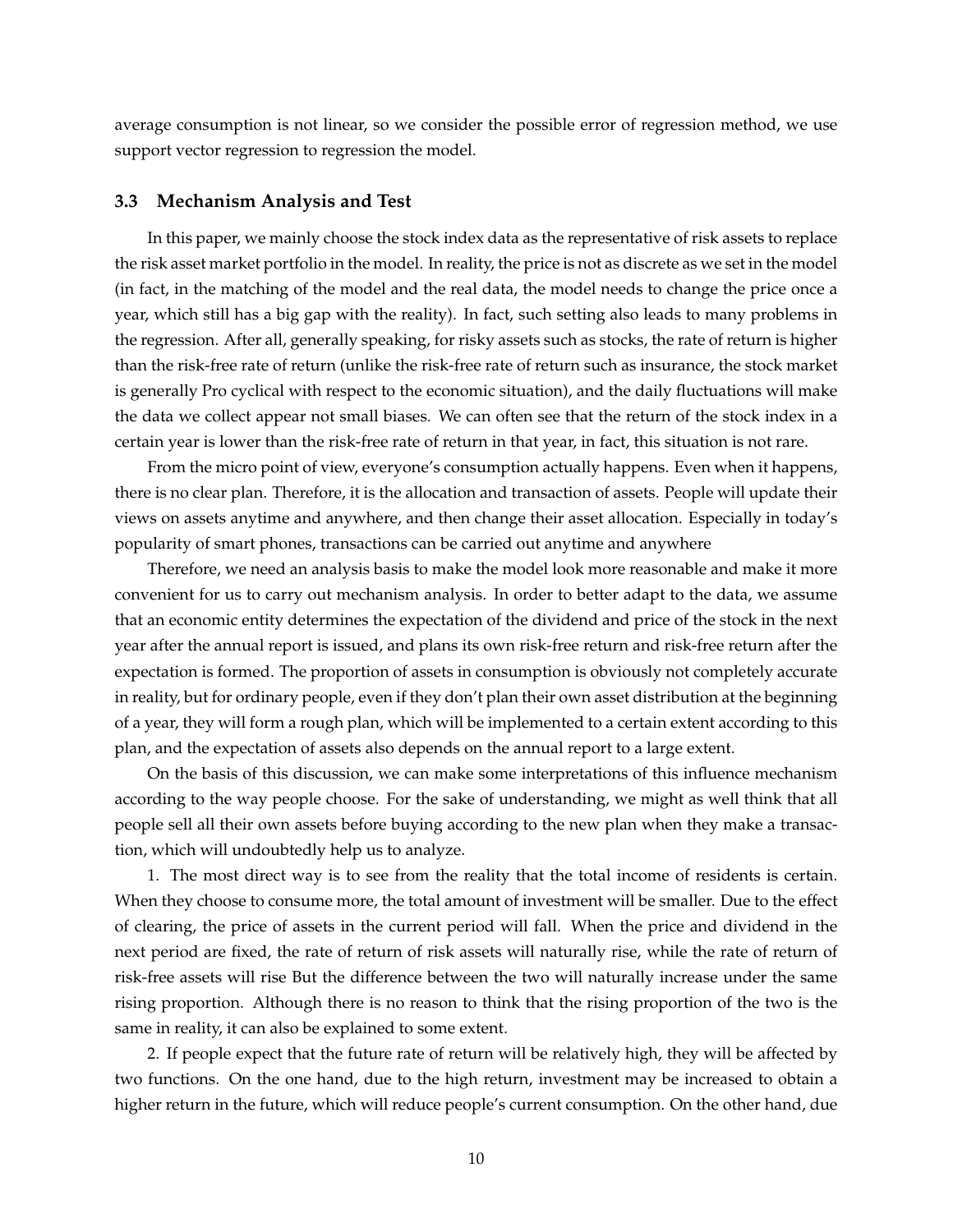to more people buying risk assets, the gap between risk-free assets and risk-free assets will become smaller. On the other hand, in order to smooth consumption, There will be more consumption and lower investment, at this time, the return of risk assets will further increase. In the analysis of these two aspects, both reflect the positive relationship between average consumption and return on assets.

3. Considering the relationship between the rate of return on consumption and investment and the economic environment, in the period of economic prosperity, people's income will increase, their output will also increase, and their consumption will increase. From the perspective of market, strong demand will stimulate production, and make transactions more frequent. The products produced by factories will be sold quickly, and the natural dividend will increase. In the period of prosperity, people tend to More optimistic expectations for future prices will also increase, and the return in the next period will naturally rise. In the economic prosperity, the risk-free interest rate will be greatly reduced, that is to say, in this analysis path, the average consumption will increase, the return on risk assets will increase, and the risk-free return will decrease. Of course, in the economic depression, it turns into a decrease in average consumption, a decrease in the rate of return on risky assets and an increase in the rate of return on risk-free assets.

4. From the perspective of consumption in the past, the fluctuation of consumption growth rate is relatively low, so consumption in the last period and this period together affect the level of yield.

5. It is expected that consumption will fall in the future, so defensive savings.

Because of the strong correlation between GDP and consumption, GDP is not put into the regression, mainly to test the impact of consumption in the next period and the previous period on the equity premium.

|                                            | Yield difference | Logarithm of yield difference (logarithm of independent variable) | Yield difference (FGLS) | Logarithm of yield difference (logarithm of independent variable, FGLS) |
|--------------------------------------------|------------------|-------------------------------------------------------------------|-------------------------|-------------------------------------------------------------------------|
| Average consumption in the previous period | 6.2925E-07       | $0.2664*$                                                         | 3.4952E-07              | $0.1964***$                                                             |
|                                            | 5.1932E-07       | 0.1466                                                            | 5.8204E-07              | 0.1685                                                                  |
| Average consumption                        | 2.9851E-06       | $0.7826***$                                                       | -3.7395E-07***          | $-0.2061$                                                               |
|                                            | 6.6181E-07       | 0.1949                                                            | 5.8582E-07              | 0.1752                                                                  |
| Average consumption in the next period     | 3.2615E-6***     | $0.7826***$                                                       | 2.5716E-07              | 0.0583                                                                  |
|                                            | 4.9743E-07       | 0.1496                                                            | 5.3365E-07              | 0.1676                                                                  |
| Constant                                   | $0.01310***$     | $0.2922**$                                                        | $-0.0092***$            | $-0.1584$                                                               |
|                                            | 1.4742E-02       | 0.1503                                                            | 4.9329E-02              | 0.4466                                                                  |
| R-squared                                  | 0.1569           | 0.1460                                                            | 0.0377                  | 0.0448                                                                  |
|                                            | (stable)         |                                                                   | $\mathbf{0}$            | $\mathbf{0}$                                                            |
|                                            |                  | *** $p_i$ 0.01, ** $p_i$ 0.05, * $p_i$ 0.1                        |                         |                                                                         |

表 e: Mechanism test

The results of this regression are very interesting, On the contrary, the residual of FGLS fails to pass the stability test, so the results of OLS are very important.

Both regression results show that the current consumption and the average consumption together are very important. That is to say, the path of influence should be defensive savings and the 突tradeoff between current savings and consumption.

#### **3.4 Robustness test**

Because (2.9) is relatively simple, it is advisable to use OLS + time series stationarity test for regression. In order to be more convincing, this paper adds GLS regression.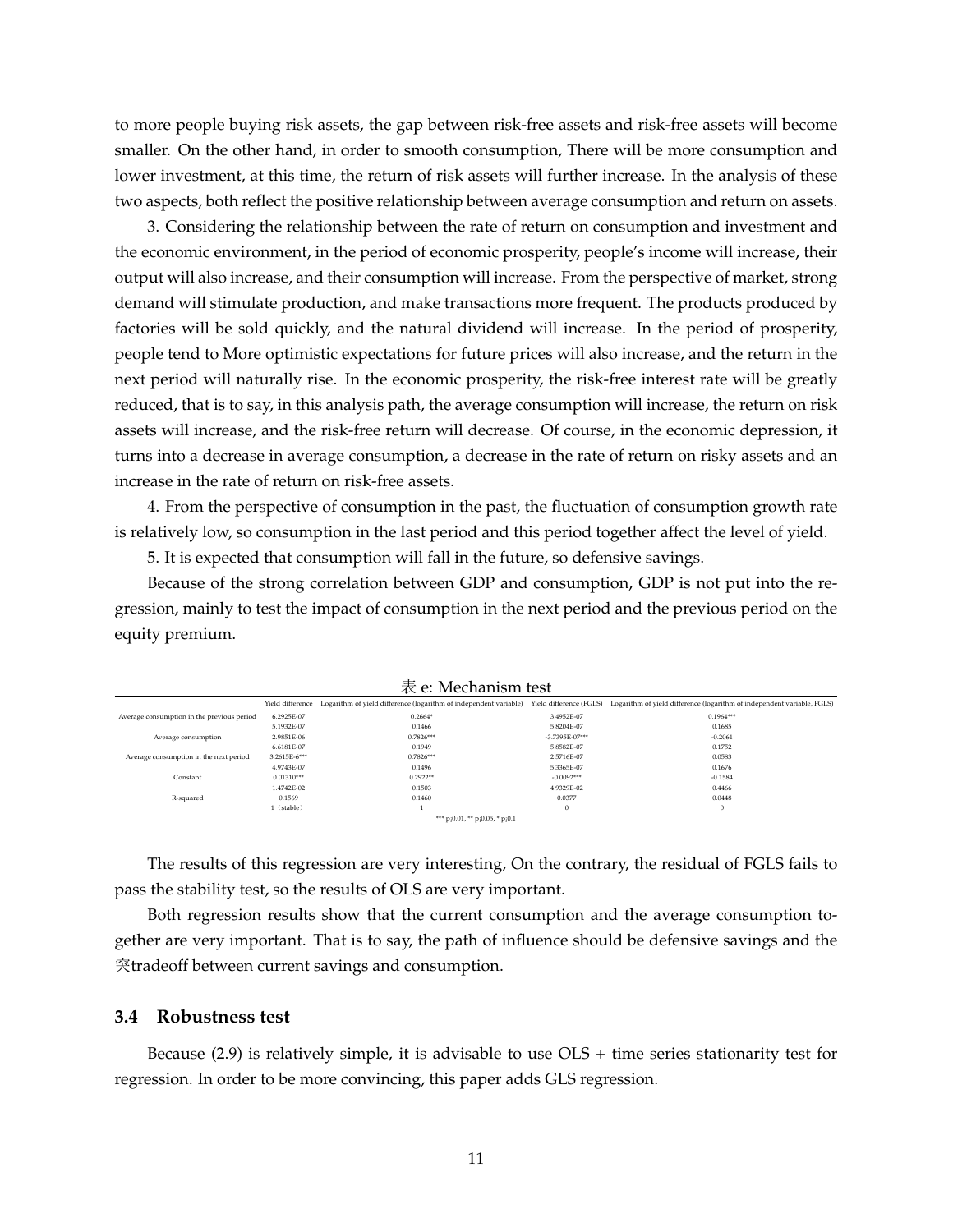However, recent studies have pointed out that financial pricing has a complex non-linear relationship, and the model in this paper can not completely shield this relationship. For a non-linear relationship, that is (consider a one variable non-linear relationship for simplicity):

$$
y = g(x) + \epsilon
$$

we care

$$
\frac{1}{(b-a)} \int_a^b g'(x) dF(x)
$$

That is, the value of the average slope, but can the linear regression we do really represent this value?

In our linear regression, the best estimate we can get is the solution of the following problem:

$$
\min \int_a^b (g(x) - kx - b)^2 dF(x).
$$

Unfortunately, the result of this solution is

$$
k = \frac{\int_a^b x g(x) dF(x)}{\int_a^b x^2 dF(x)}.
$$

This result obviously does not represent the result of our demand.

Therefore, this paper will adopt a non-linear fitting scheme: support vector regression machine, which is an extension of support vector machine. It ensures the minimization of structural risk while considering the empirical risk, which can solve the over fitting problem of high-dimensional small sample problem to a certain extent, while the kernel function method mapping to high-dimensional space solves the non-linear problem. Theoretically, any function can be approximated by RBF kernel function.

In order to calculate the  $p$  value, we use Chebyshev inequality, which makes the slope  $k$ a function of the independent variable  $x$ 

$$
pr(|k(x) - E(k(x))| \le |E(k(x)) - 0|) \le \frac{VAR(k(x))}{|E(k(x)) - 0|^2}
$$

This P-value is significantly more conservative, and contains the probability of less than 0 and more than twice  $mu(K(x))$ .

| 表 f: svr regress                         |                  |                                                                   |  |  |
|------------------------------------------|------------------|-------------------------------------------------------------------|--|--|
|                                          | Yield difference | Logarithm of yield difference (logarithm of independent variable) |  |  |
| Average consumption 2.793E-07 (p:0.6542) |                  | 0.05329(p值0.59)                                                   |  |  |
|                                          | 2.259E-07        | 0.0410                                                            |  |  |
| R-squared                                | 0.07788          | 0.0853                                                            |  |  |
| adftest                                  | (stable)         |                                                                   |  |  |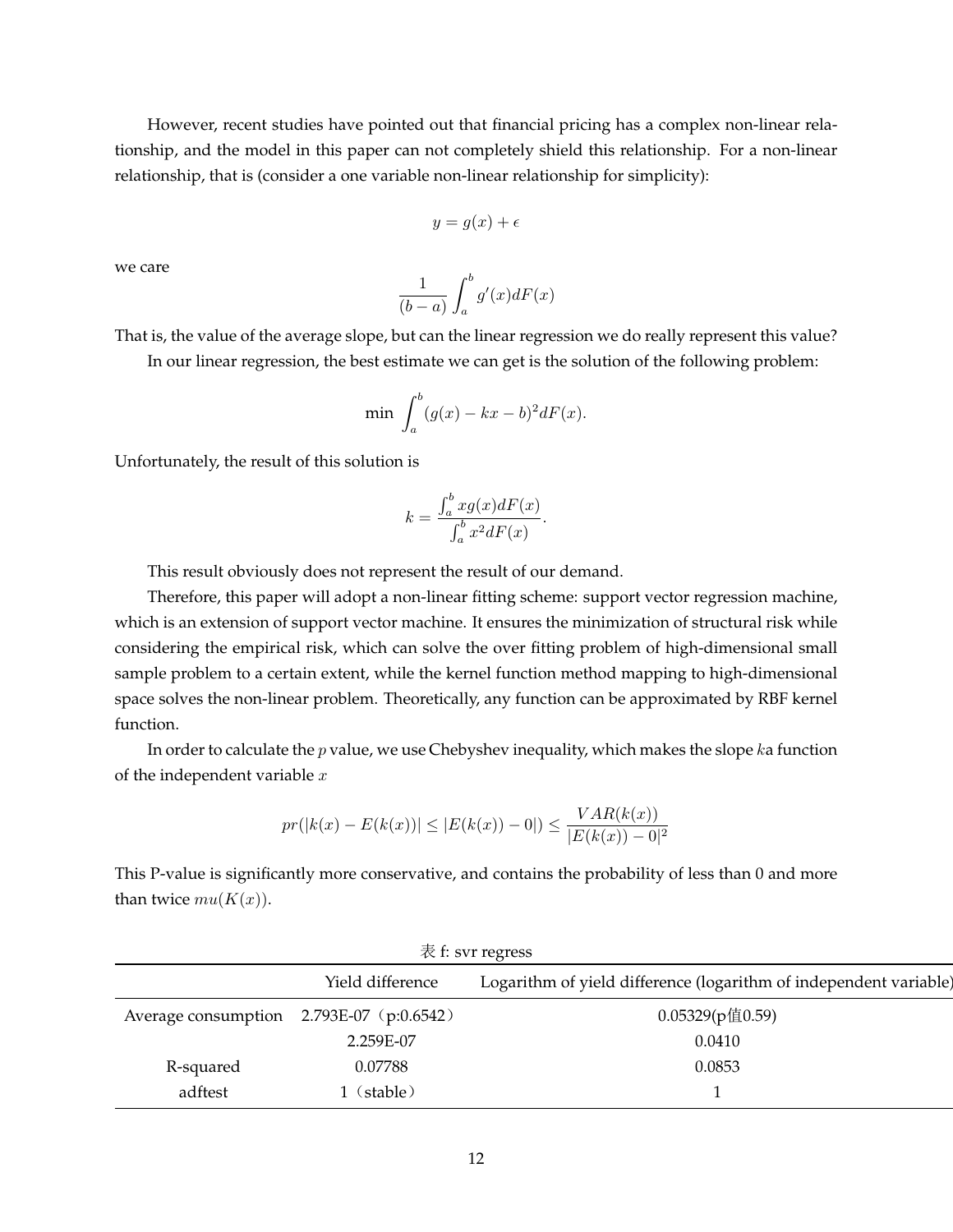From the perspective of regression results, the coefficient is positive, which makes us very satisfied, and interestingly, the estimated results are very close to the results of OLS regression. Two-phase confirmation, we can think that this result is believable. And this number is very small, it can be said that there is no need to worry about the excessive risk aversion coefficient.

In order to test the universality of the model, we return the same data to China:

|                                     | $\sim$ 5. CHRICOC data |                                                                                                            |            |                                                                         |  |
|-------------------------------------|------------------------|------------------------------------------------------------------------------------------------------------|------------|-------------------------------------------------------------------------|--|
|                                     |                        | Yield difference Logarithm of yield difference (logarithm of independent variable) Yield difference (FGLS) |            | Logarithm of yield difference (logarithm of independent variable, FGLS) |  |
| Average consumption (thousand yuan) | 0.00039                | $0.0065*$                                                                                                  | 0.0004     | 0.00065                                                                 |  |
|                                     | 0.000348876            | 0.003430107                                                                                                | 0.0003     | 0.0034                                                                  |  |
| constant                            | $-0.017***$            | $0.25***$                                                                                                  | $-0.017**$ | $-0.017***$                                                             |  |
|                                     | 0.004353672            | 0.006856241                                                                                                | 0.0044     | 0.0069                                                                  |  |
| R-squared                           | 0.010751798            | 0.010751798                                                                                                | 0.0039     | 0.0108                                                                  |  |
| adftest                             | (stable)               |                                                                                                            |            |                                                                         |  |
|                                     |                        | *** $p_1$ 0.01, ** $p_1$ 0.05, * $p_1$ 0.1                                                                 |            |                                                                         |  |
|                                     |                        |                                                                                                            |            |                                                                         |  |

表 g: Chinese data

After the risk coefficient is regressed, other variables are introduced to test the robustness. The data period is from January 1976 to March 2019, and the data source is CEIC database. The data are: depository institutions: legal reserve ratio, trade balance: goods, report on business: purchasing manager index, report on business: PMI: price index, report on business: PMI: employment index.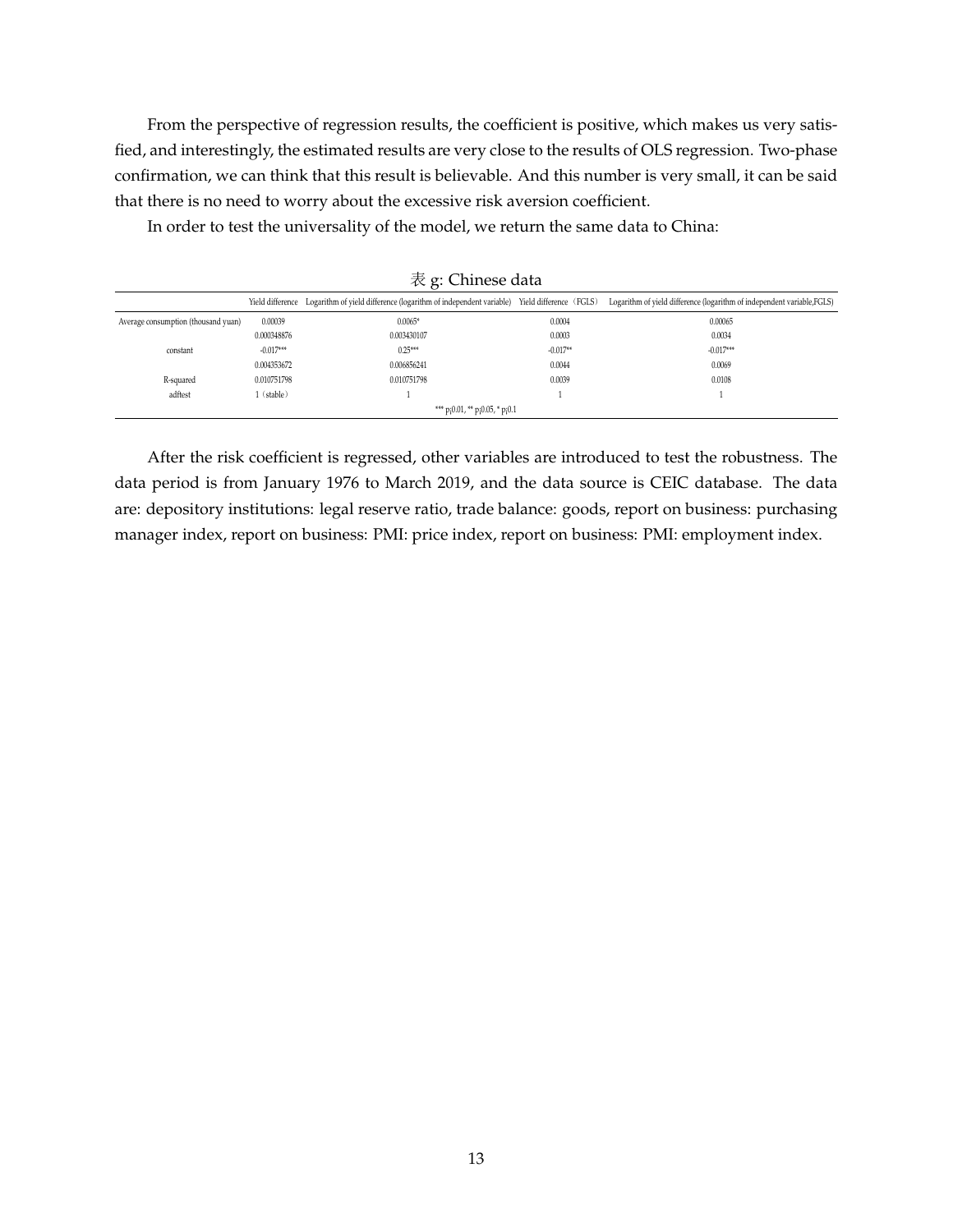|                  | 表 h:             |                          |                                                   |                                              |
|------------------|------------------|--------------------------|---------------------------------------------------|----------------------------------------------|
|                  | resuld           | without<br><b>GDP</b>    |                                                   | logarithm logarithm<br>without<br><b>GDP</b> |
| legal            |                  |                          | 0.68671942**0.14793359*0.00000045**0.00000012***  |                                              |
| reserve          |                  |                          |                                                   |                                              |
|                  | $-0.12461$       | $-0.06054$               | $-9E-08$                                          | $-3E-08$                                     |
| Trade            | 0.03569          | 0.16683                  | 0.00026                                           | 0.00134                                      |
| balance          |                  |                          |                                                   |                                              |
|                  | $-0.11142$       | $-0.11111$               | $-0.00099$                                        | $-0.00097$                                   |
| Purchasing       |                  |                          |                                                   |                                              |
| manager          |                  |                          | 0.11652923**0.11662984**0.00072441**0.00080027**  |                                              |
| index            |                  |                          |                                                   |                                              |
|                  | $-0.03225$       | $-0.03313$               | $-0.00025$                                        | $-0.00026$                                   |
| Price in-        | 0.0055           | $-0.13609$               | $-0.00049$                                        | $-0.00164$                                   |
| dex              |                  |                          |                                                   |                                              |
|                  | $-0.10636$       | $-0.10516$               | $-0.00102$                                        | $-0.001$                                     |
| Employment       |                  |                          |                                                   |                                              |
| index            |                  |                          | 0.25845870**0.21237532**0.00011353**0.00009709*** |                                              |
|                  | $-0.02821$       | $-0.02733$               | $-1.3E-05$                                        | $-1.3E-05$                                   |
| <b>GDP</b>       |                  |                          |                                                   |                                              |
|                  | $2.82e+00***$    |                          | 0.00008665***                                     |                                              |
|                  | $-0.57525$       |                          | $-2.2E-05$                                        |                                              |
| Average          |                  |                          | 2.74e+00*** 0.20628998* 0.00000280***1.8E-07      |                                              |
| con-             |                  |                          |                                                   |                                              |
| sump-            |                  |                          |                                                   |                                              |
| tion             |                  |                          |                                                   |                                              |
|                  | $-0.52311$       | $-0.09152$               | $-6.6E-07$                                        | $-1E-07$                                     |
| _cons            |                  |                          | 0.0016                                            | 0.04202                                      |
|                  |                  | $6.65e+00***1.18e+00***$ |                                                   |                                              |
|                  | $-1.14$          | $-0.23709$               | $-0.02764$                                        | $-0.0262$                                    |
| $\boldsymbol{N}$ | 425              | 425                      | 425                                               | 425                                          |
| r2               | 0.28406          | 0.24272                  | 0.25652                                           | 0.22784                                      |
| ${\bf F}$        | $2.36E + 01$     | $2.23E+01$               | $2.06E + 01$                                      | $2.06E + 01$                                 |
| p                | $\boldsymbol{0}$ | $\boldsymbol{0}$         | $\boldsymbol{0}$                                  | $\boldsymbol{0}$                             |

 $\mathcal{C}$ tandard errors in parenthesesses in particular in parentheses in parentheses in particular in parentheses in  $\mathcal{C}$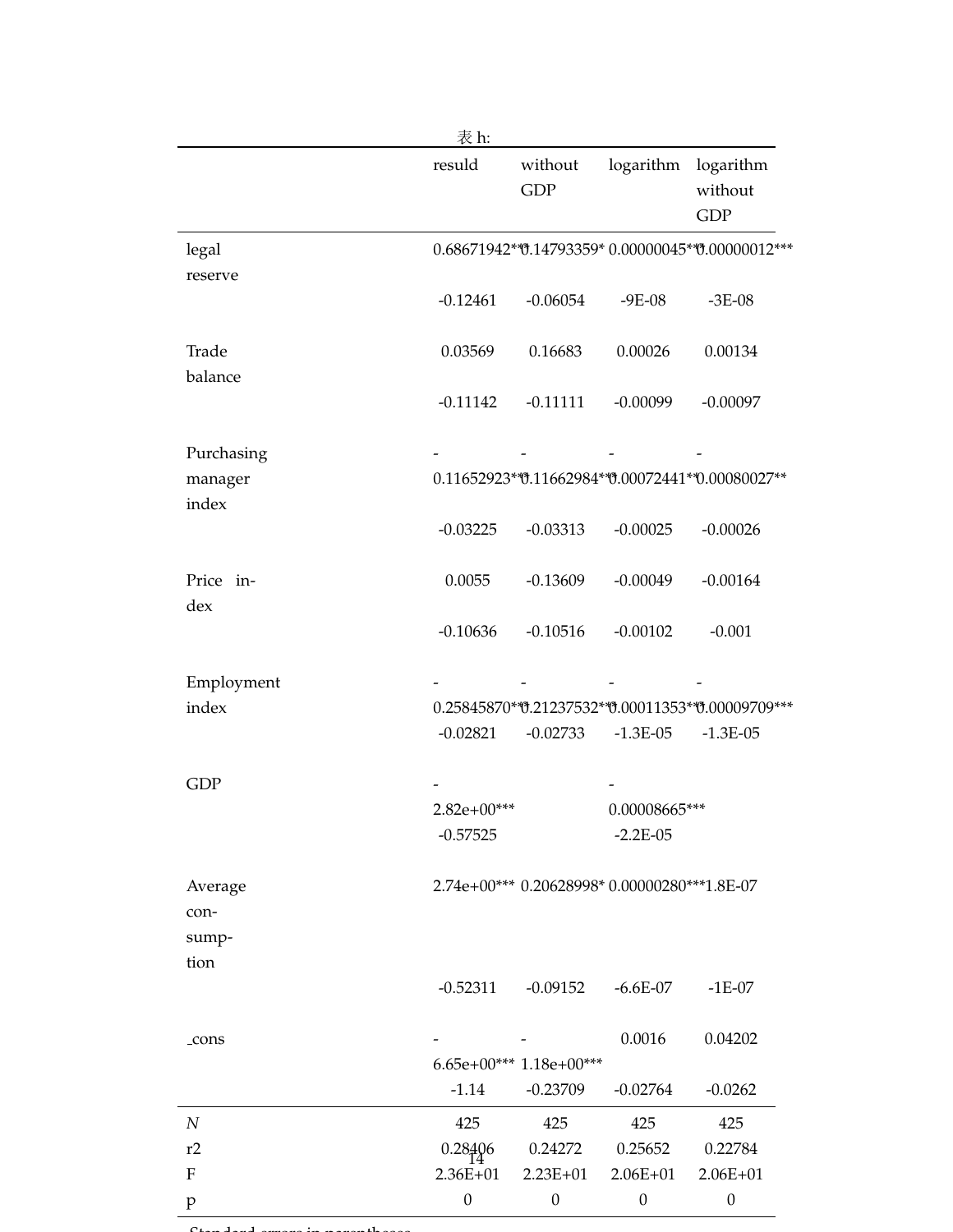The regression results show that the coefficient in front of the average consumption is positive.

### **4 Summary**

### **4.1 Article results**

In order to overcome the inherent problems in the classical CCAPM model hypothesis and explain the puzzle of equity premium, this paper proposes an asset pricing model characterized by a heterogeneous constant absolute risk aversion coefficient. Surprisingly, this model can avoid the problem of equity premium puzzle. Fortunately, this model can also be added to a certain extent.

In the process of solving this model, we have found some interesting micro conclusions. The first point is that the more people have patience, the closer the  $\beta$  is close to 1, then the growth of people's consumption will increase at a faster rate. The second point is that the lower the level of consumption is, the faster the future will grow. These conclusions need micro data support.

At the end of the model, we find that the equity premium is a linear function of per capita consumption. In the second half of the paper, we test the relationship. The results of linear regression show that there is a positive linear relationship between the two variables, and the results are significant. At the same time, the results of the nonlinear support vector regression machine fitting and OLS regression are also highly consistent, which can be regarded as reliable. Most importantly, the regression coefficient shows that the puzzle of equity premium does not exist in this model.

In the mechanism test, regression shows that this relationship mainly comes from defensive savings for future consumption and the relationship with current consumption.

### **4.2 Expandable in the future**

The model of this paper is relatively simple, the measurement is not very complex, and the data source is relatively single, so we can improve these three points in the later research.

For the simple problem of the model, we can make the following expansion:

1. In this paper, we only consider the heterogeneity of patience beta, and the heterogeneity of resources. In fact, the research of heterogeneous belief is more attractive in finance, but undoubtedly, adding heterogeneous belief will make aggregation more complex, and different risk aversion will make the model difficult to aggregate.

2. The model is a local equilibrium model without the introduction of producers, which can be introduced into the general equilibrium model. In this paper, the general equilibrium model is not used to better compare with the simplest classic CCAPM. In fact, the introduction of producers will not change the results.

3. It is assumed that the growth rate is normal distribution, but in reality, it is usually mixed normal distribution or stable distribution fitting better.

From the perspective of measurement, the following improvements can be made: